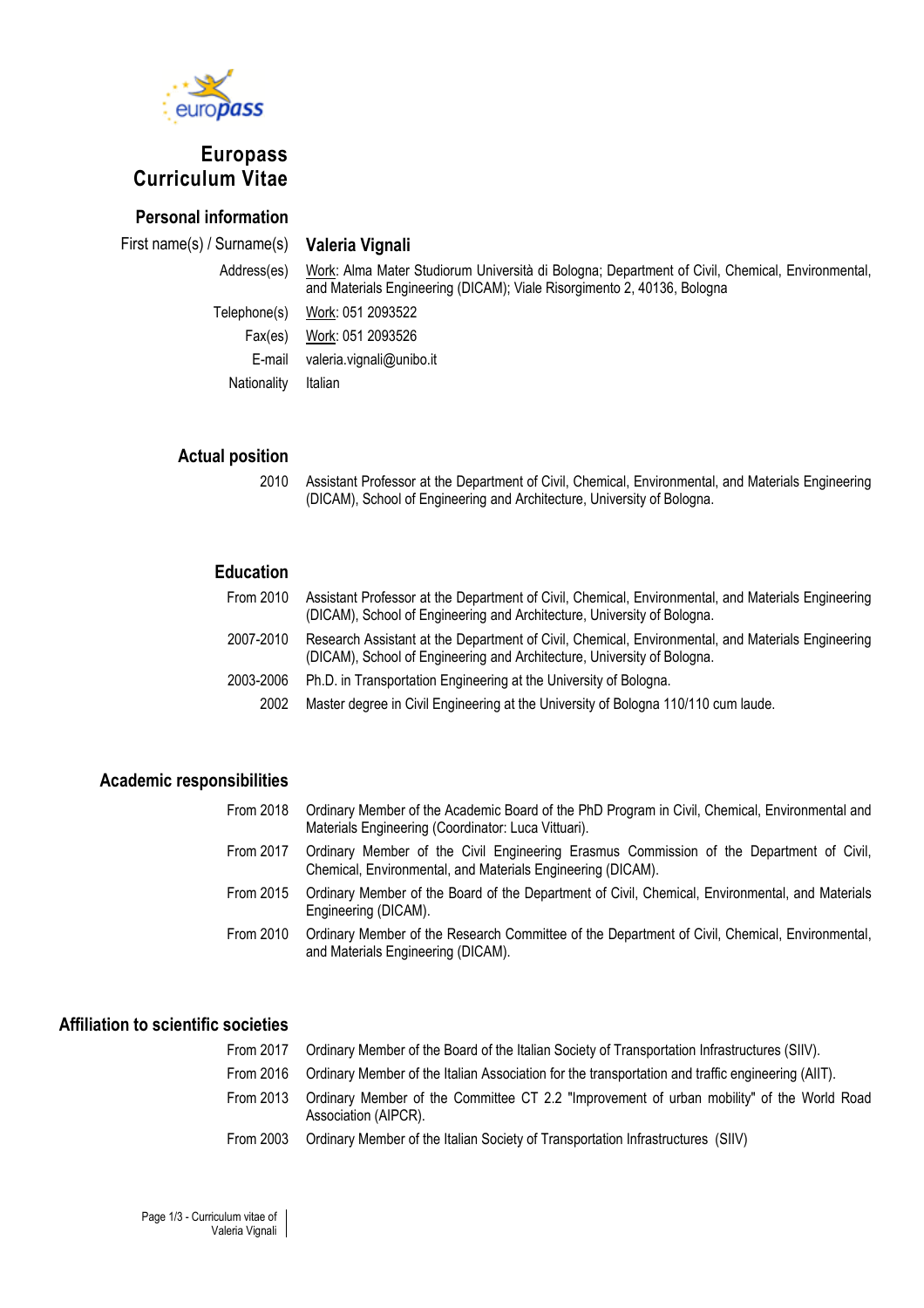#### **Scientific activities**

- **Main areas of research** Road Safety Analysis, road design consistency, road design and human factor interaction;
	- Distinct Particle Elements modelling of bituminous mixtures and asphalt binders;
	- Methodologies for fast surveying and analysis of damage phenomena in road and airport pavements;
	- Reduction techniques for environmental impact of road and airport pavements.

#### **Department research agreements**

- AlfaEvolution Technology spa: Effects on driving task and road safety impact induced by the usage of Adaptive Cruise Control and Lane Keeping.
	- Alstom Ferroviaria SpA: A risk assessment method for "Eurobalise" fastening system;
	- api SpA: Finalized study for the quality control of bitumen prepared according to the api technology;
	- api SpA: On site performance characterization of a special pavement undergoing intense traffic and designed with api technology;
	- api SpA: Performance characterization of bituminous mixtures prepared with api technology;
	- Autovie Venete SpA: Maintenance and requalification of the Villesse Gorizia crosslink.
	- CGS Consolidamenti SpA: Improvement and Stabilization of materials for subgrades and foundations.
	- Consorzio Cave Bologna Soc. Coop: Valorization of waste materials in construction ones.
	- Ecopneus ScpA: Cold Recycling of waste aggregates with rubber from scrap tires.
	- G2B srl: Characterization of the bonding properties of the Ecosand B product for the construction of stabilized natural soils.
	- Isoltema SpA: Application of bituminous sealants in the road construction;
	- Provence of Forlì-Cesena: Monitoring of the Road Safety within the Integrated Project for road safety of a urban stretch of SP4 "Del Bidente"- Ex SS310 in the Municipality of Meldola (FC);
	- Province of Bologna: Kinematic analysis of traffic-calming devices foreseen in the safety improvement project of the SP 610 "Selice-Montanara".
	- Siteco Informatica srl: Study of a surveying and analysis methodology for the quantification of the structural and functional deterioration of a road pavement.
	- Slurry Italia srl: Performance characterization of the Continuous Reinforced waterproofing system (IAC): tests for waterproofing and direct shear resistance of the interface.
	- Strada dei Parchi SpA: Planning of the needed interventions for the resolution of the hydraulic issues arisen in the Torano - Avezzano stretch of motorway;
	- CORECOM SRL: Analysis of the stress-strain behavior of asphalt mixtures with Evizero
	- FIS IMPIANTI INTERRATI srl: Study of the mechanical behavior of asphalt mixtures containing C&D recycled materials.
- **Awards**  Best Paper Award of the section "Road and Airport Infrastructures" of the 4th international SIIV congress (Palermo, 12- 14 September 2007), for the paper "Flexible pavement simulation with Distinct Particle Element Method";
	- Best Paper Award of the section "Recycling and use of industrial by-products" of the seventh International Conference on Maintenance and Rehabilitation of Pavements and Technological Control (Auckland (New Zealand), 28 - 30 August 2012), for the paper "A new "Frugal" approach to road maintenance: 100% recycling of a deteriorated flexible pavement";
	- Overall Best Paper Award of the seventh International Conference on Maintenance and Rehabilitation of Pavements and Technological Control" (Auckland (New Zealand), 28 - 30 August 2012), for the paper "A new "Frugal" approach to road maintenance: 100% recycling of a deteriorated flexible pavement".

### **Reviewing activities for International journals with IF**

Advances in civil engineering journal; Applied science; Coatings; Construction & Building Materials; Current psychology; International Journal of Injury Control and Safety Promotion; International Journal of Pavement Engineering; Journal of Civil & Environmental Engineering; Journal of engineering and technology research; Journal of environmental research and public health; Journal of infrastructure systems; Journal of injury control and safety promotion; Materials; Materials and design; Modeling in materials and structures; Multidiscipline Modeling in Materials and Structures; Powder Technology; Safety Science; Sustainability; Transport (ICE); Transportation Research Part F: Traffic Psychology and Behaviour.